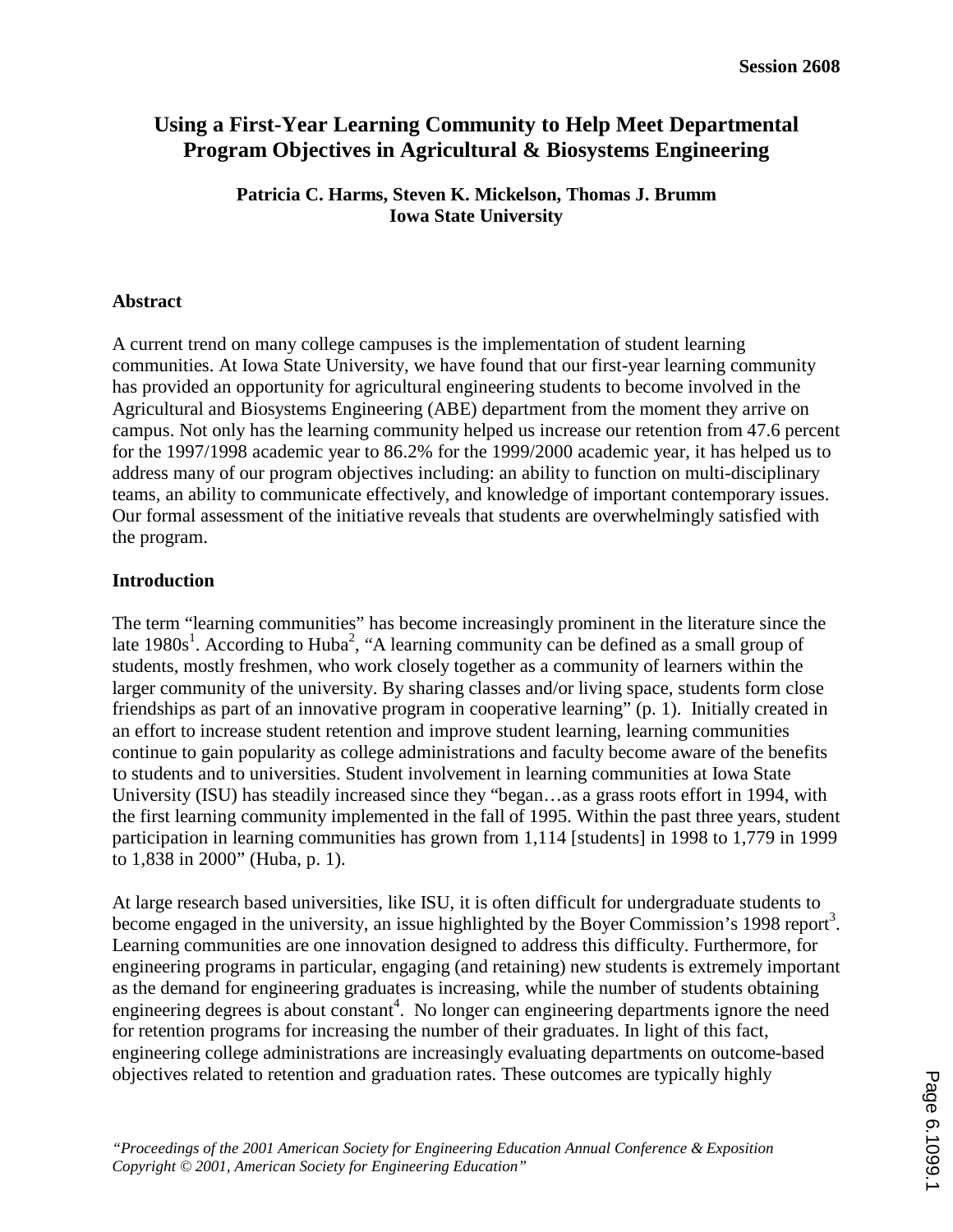correlated to the new ABET program outcomes criteria commonly referred to as A-K (available at http://www.abet.org).

In addition to the positive impact learning communities have on retention, learning communities have been found to help students meet both academic and social needs, "without having to sacrifice one to address the other"<sup>5</sup>. According to Cross<sup>6</sup>, learning communities are more than just another curricular fad. Why are educators so impressed with learning communities? Cross argues the reasons fit into three categories: "*philosophical* (because learning communities fit into a changing philosophy of knowledge), *research based* (because learning communities fit with what research tells us about learning), and *pragmatic* (because learning communities work)" (original italics, p. 4).

In this paper we will describe the Agricultural and Biosystems Engineering (ABE) first-year learning community at Iowa State University, a learning community that includes linked courses, a living community option, peer mentors and tutors, faculty-student dinners, and service learning opportunities. We have found that our learning community has dramatically increased student retention<sup>a</sup> (from 47.6 percent for the 1997/1998 academic year to 86.2% for the 1999/2000 academic year) and has helped us to address many of our program objectives. We will also present data gathered through student surveys and student focus groups.

# **Description of the ABE Learning Community Initiative**

The Agricultural and Biosystems Engineering (ABE) Department joined the Iowa State University (ISU) Learning Community (LC) initiative hoping to increase our student retention and to meet program objectives. We saw the learning community as a potential opportunity for our students to build community between each other, the faculty, the department, and the university. The ABE Department at ISU is unique in that it is situated in two colleges. Students majoring in agricultural engineering (AE) are in the College of Engineering. Conversely, students majoring in agricultural systems technology (AST) are in the College of Agriculture. Perhaps not surprisingly, this often creates dissonance between the students, the same individuals who will eventually be working together in industry. The university learning community initiative provided funding for the ABE LC, which was awarded through a competitive proposal process at the university level.

The ABE LC includes two primary components: the *learning* community, which is created by having students co-enroll for specially selected linked courses, and the *living* community, a reserved portion of a specific residence hall. All students are encouraged to participate in either or both aspects of the LC, although participation for the learning community is more strongly encouraged (but not mandatory). A learning community has been established for each of the two departmental majors (AE and AST); a separate community is necessary for each due to curricular differences. The living community is offered to students who select either major. Other features of our LC include peer mentors and tutors, faculty-student dinners, and student service learning opportunities. Prior to program implementation, both general and specific learning community objectives were identified.

 $\overline{a}$ <sup>a</sup>Retention is defined as first-time/first-semester agricultural engineering (AE) college students who have remained in the AE curriculum through the tenth day of the first-semester of their sophomore year.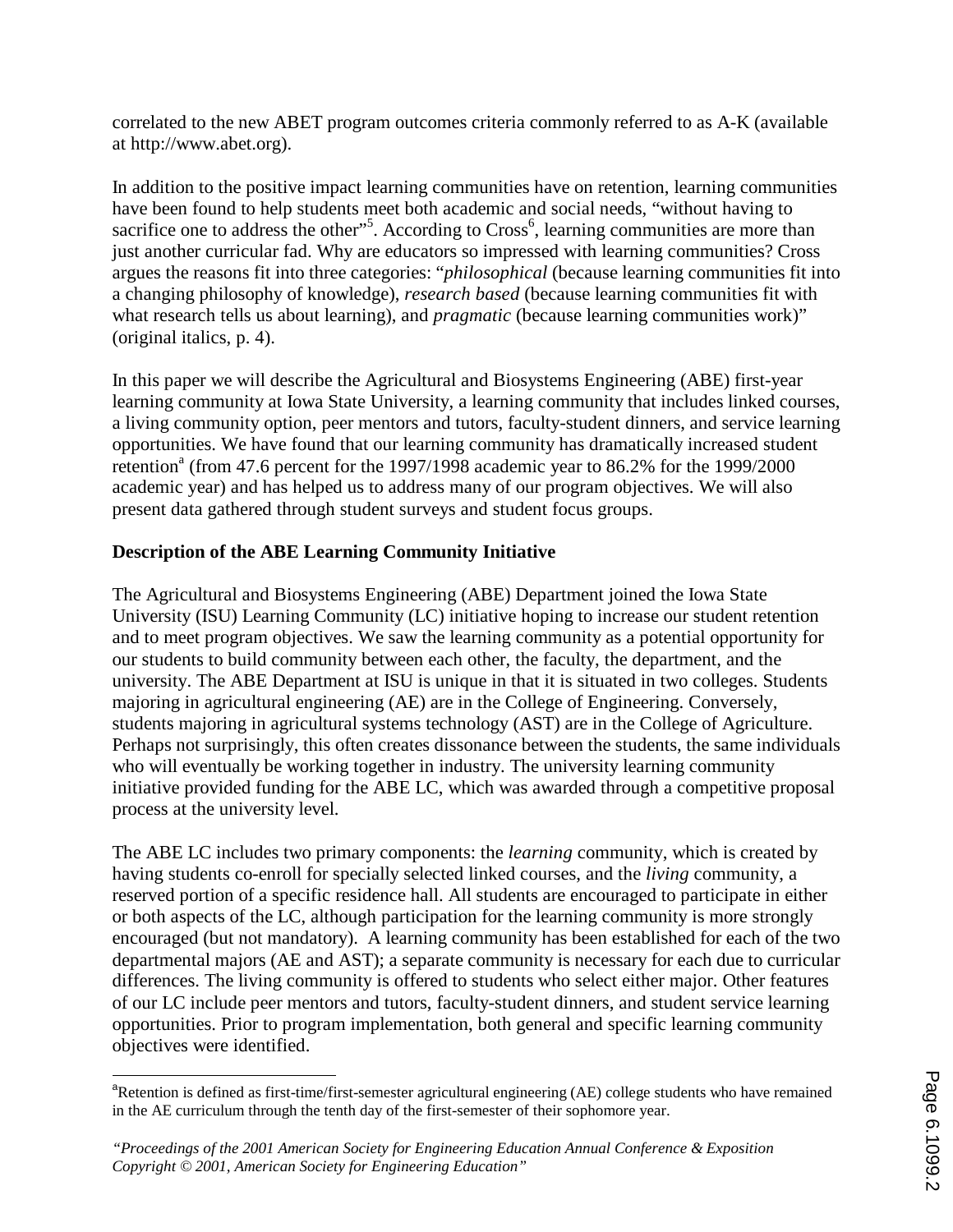# *ABE Learning Community Objectives*

The following general objectives were established for the ABE LC:

- To build community for entering first-year students within the AE and AST curricula
- To increase the retention of the first-year students in the AE and AST programs
- To increase recruitment of students into the ABE curricula, especially underrepresented students (women and minorities)
- To enhance learning and team skills using collaborative, learning-based educational methodology in the learning community courses
- To improve written communication skills by creating a writing link between the first-year composition courses and other technical courses in the AE and AST curricula

Specific objectives for the ABE LC were also identified:

- To build excitement for the fields of engineering and technology
- To increase student involvement within the department of ABE
- To increase student interaction with the ABE faculty
- To increase student interaction with ABE upper-level students
- To have students learn the differences between the options within the AE and AST curricula
- To develop team skills through the use of collaborative, learning-based assignments
- To introduce students to various problems (areas of interest) within the agricultural engineering and technology field
- To experience hands-on laboratories related to the AE and AST options
- To increase involvement in professional societies and student branch
- To introduce technical writing skills during the first year of study
- To make the first-year composition courses more meaningful to the students
- To establish career development/job preparation
- To receive academic guidance related to curriculum issues

These general and specific ABE LC objectives were designed to help our department meet the following college and departmental objectives:

*College Undergraduate and Learning Objectives:* 

- In order to transition from a teaching- to a learning-based educational system, at least 75 percent of engineering faculty members will use collaborative, learning-based educational methodology in their courses.
- Total bachelor's degrees awarded will be 900 per year with approximately 35 percent to women and 8 percent to underrepresented minorities.

# *Departmental Undergraduate and Learning Objectives:*

The objective of the academic program in agricultural engineering is to produce graduates who should have:

- An ability to apply knowledge of mathematics, science, and engineering in solving engineering problems
- An ability to design and conduct experiments, and to analyze and interpret experimental data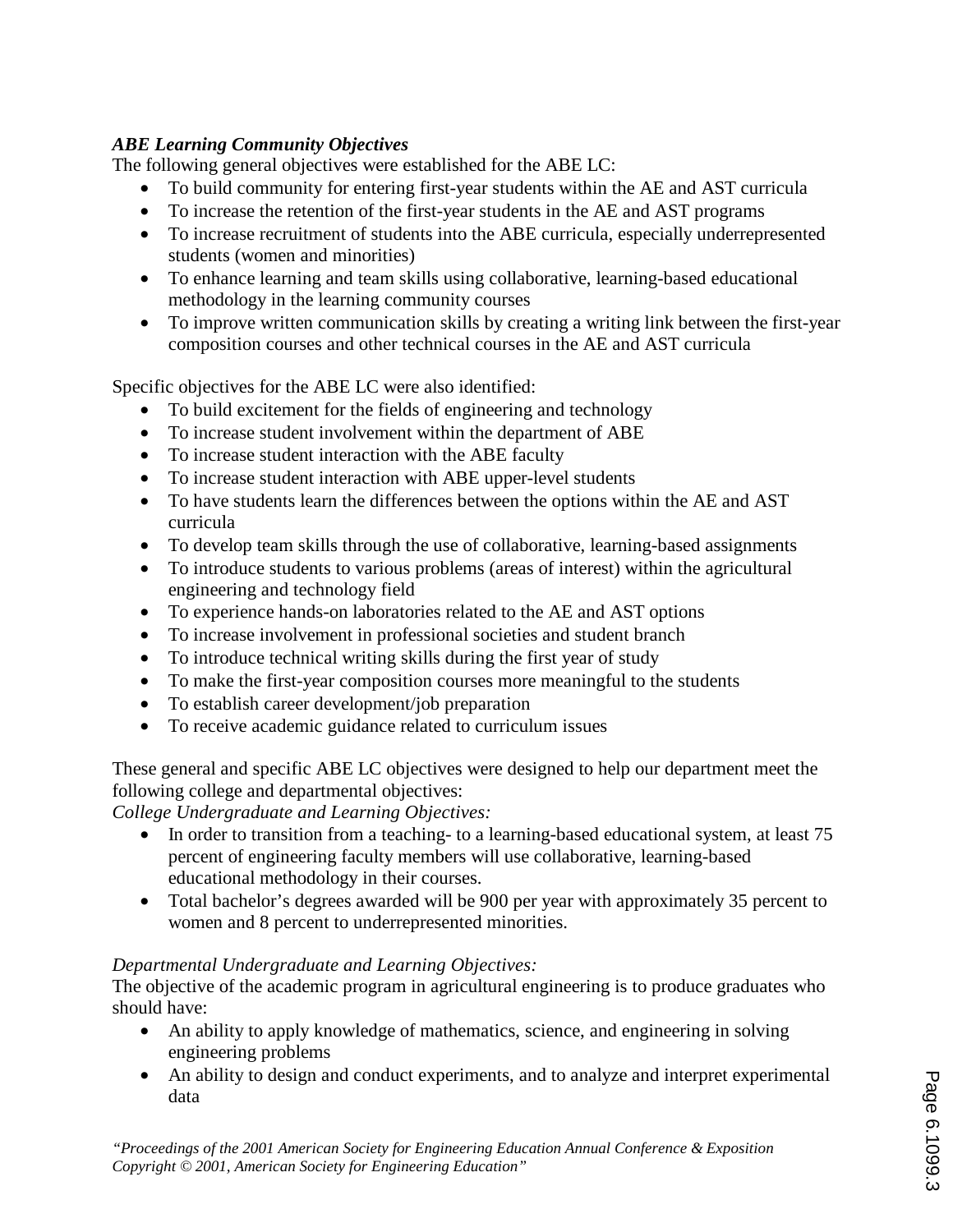- An ability to function on multi-disciplinary teams
- An ability to identify, formulate, and solve engineering problems related to production, processing, storage, handling, distribution, and use of food and other biological products worldwide, and the responsible management of the environment and natural resources
- An understanding of professional and ethical responsibility
- An ability to use the techniques, skills, and engineering tools needed for engineering practice
- A recognition of the need for, and an ability to engage in, life-long learning
- An ability to communicate effectively
- The knowledge to understand impacts of engineering solutions locally, nationally, and globally
- A knowledge of important contemporary issues
- A demonstrated knowledge of agricultural and/or biological sciences, and natural resource topics appropriate for a chosen option area

# *Student Recruitment*

Students for the learning and living communities were recruited through university, college, and department mailings and contacts. The ABE learning community descriptions were included in the *Iowa State University: Learning Communities* brochure, which is made available to prospective students through the Admissions Office, and the ISU learning communities website (available at http://www.iastate.edu/learncommunity). Links to the ABE learning community descriptions were added to the College of Engineering homepage. In addition, personalized contact was made with students through letters sent in March to entering students who declared either AE or AST as their major and in person during various ISU recruiting events and student orientation, which is when fall registration takes place.

# *Learning Community Courses and Course Links*

In an effort to build a sense of community between the first-year students, a common set of core courses was identified for the incoming students in each major. Students must participate in two of the three identified courses each semester in order to participate in the learning community.

# *AST Learning Community Core*

- Fall Learning Community Core
- AST 110 (0.5 cr.) Orientation in Agricultural Systems Technology<br>• Chem 167 (5 cr.) General Chemistry and Lab
	- General Chemistry and Lab
- Engl 104 (3 cr.) First-Year Composition I (AST/AE section)

# Spring Learning Community Core

- Math 142 (3 cr.) Trigonometry and Analytical Geometry
- AST 181 (3 cr.) Micro computer Applications in Agriculture
- Engl 105 (3 cr.) First-Year Composition II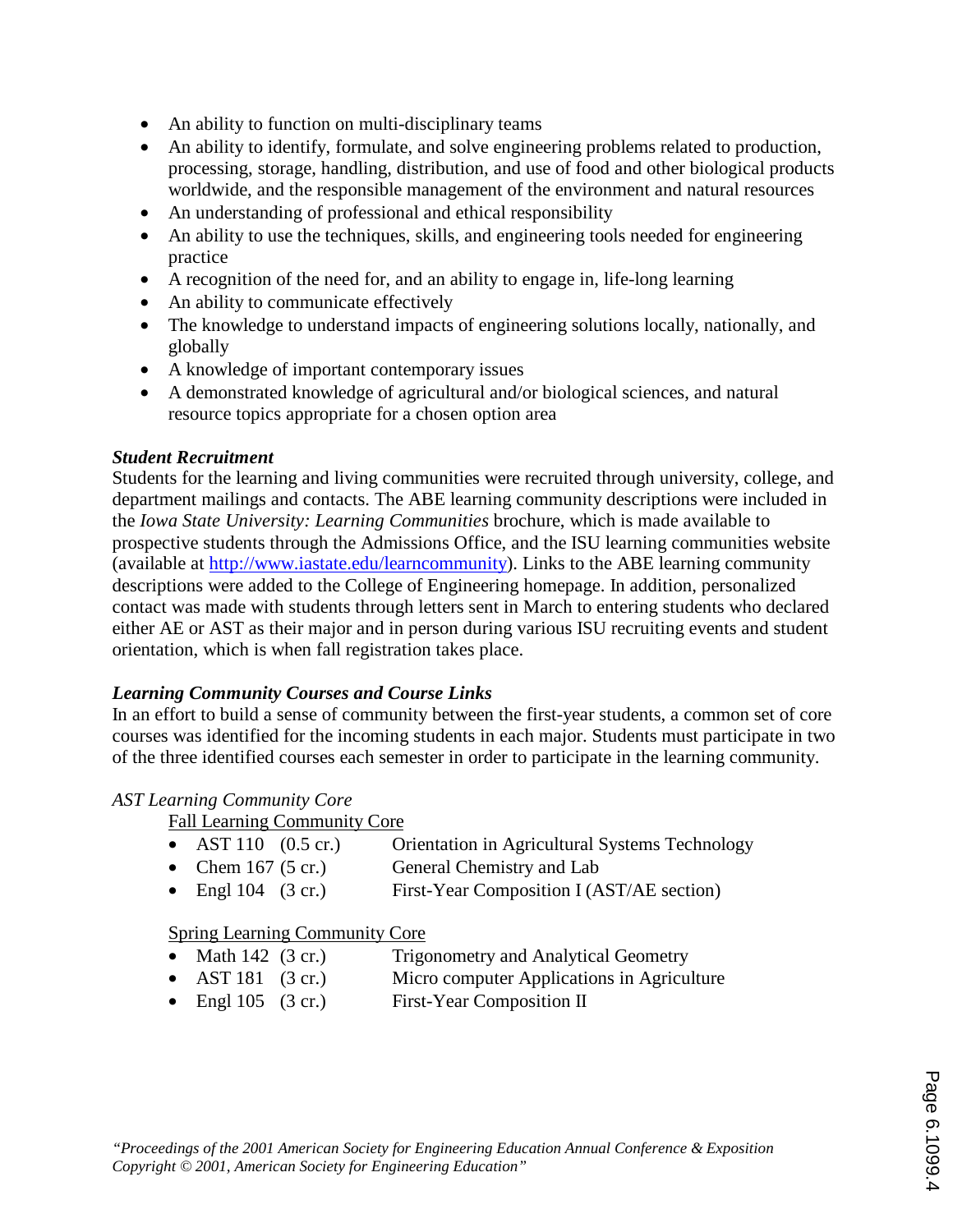# *AE Learning Community Core*

Fall Learning Community Core

- Engr 101  $(R \text{ cr.})^b$  Engineering Orientation for AE Students
- Engr 170 (3 cr.) Engineering Graphics and Design (AE section)
- Engl 104 (3 cr.) First-Year Composition I (AE/AST section)

# Spring Learning Community Core

- A E 110 (1 cr.) Experiencing Agricultural & Bioystems Engineering
- Engr 160 (3 cr.) Engineering Problem Solving with Visual Basic Programming (AE section)
- Engl 105 (3 cr.) First-Year Composition II (AE section)

The AE students have a writing link between their engineering courses (Engr 170, Engr 101, AE 110, and Engr 160) and the first-year composition courses (Engl 104 and Engl 105), while the AST students link the first-year composition courses with their first technology classes (AST 110 and AST 181). A learning community coordinator from the English Department helped to coordinate this link. Engr 101, AE 110, Engineering 170, AST 110, and AST 181 are offered as ABE sections only and are taught by ABE faculty.

In the fall semester, AST and AE students are placed in the same section of the English 104 course. By placing both majors in one section we were able to fill one section of English 104 (26 students) with our students, a situation we hoped would help build community between the two majors.<sup>c</sup> In the spring semester, we were able to fill one section of English 105 with AE students, and the AST students were placed into a separate English 105 section. During Spring 2001 semester, the AE and AST students shared a section of English 105 due to smaller numbers of students needing English 105.

# *ABE Living Community*

The ABE Department offers an optional living community that complements the curriculumbased first-year learning communities. The ABE LC coordinator worked with the Program Coordinator of Residence Halls to establish housing for both the AE and AST entering first-year students. Located in a newly renovated residence hall, the goal of the ABE living community is to develop greater unity and collaboration between students in the two programs. Since both majors are administered within the same department and by the same faculty, it is anticipated that increasing interaction through this living community will help to build better harmony and cooperation amongst the AE and AST students.

# *Peer Mentors and Tutors*

Peer mentors are hired each year by the ABE LC coordinator for each of the AE core groupings listed previously. The mentors are paid on an hourly basis with funds from our university grant

 $\overline{a}$ <sup>b</sup> R cr. is an abbreviation for *required credit.* Engineering 101 is a course that all engineering students must take, but it is a course for which students receive no formal course credit.

 $\degree$  At Iowa State University (ISU), students are placed into first-year composition based on their ACT scores; therefore, many of our students majoring in engineering test out of English 104 due to their high ACT scores. In addition, some students bring college credit for English when they matriculate from high school; therefore, not all ABE students take English 104 or even English 105 at ISU.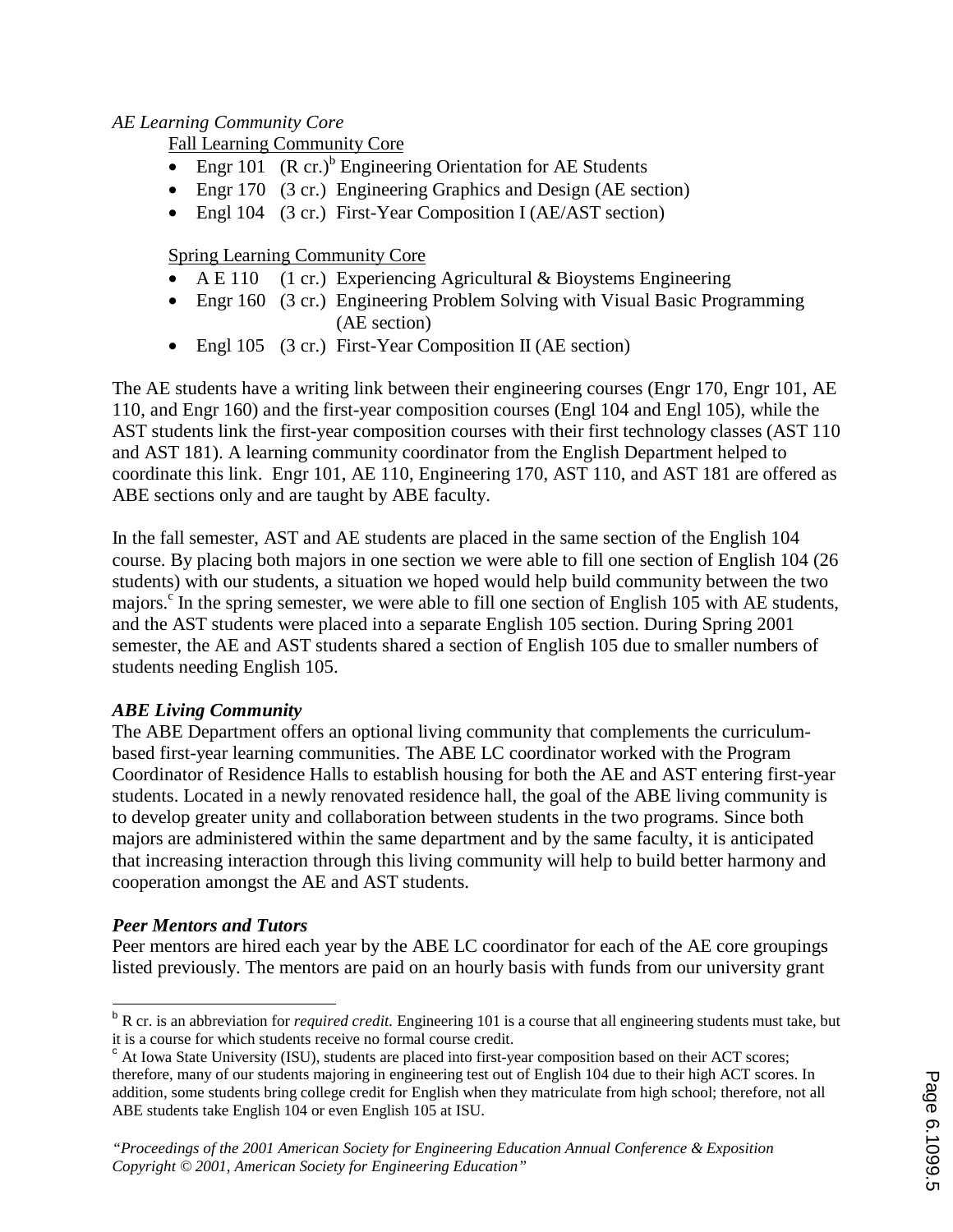and are in place to help us meet our LC objectives, specifically to build community within the department, to increase student interaction with upper-level ABE students, to build excitement for the fields of engineering and technology, and to receive academic guidance. The responsibilities for the student mentors include:

- Attending one of the core group classes each week
- Participating in-group activities in and outside the classroom
- Answering academic/curriculum questions
- Referring students to the correct academic resources
- Coordinating out-of-class activities
- Providing feedback on classroom assignments
- Providing in-class guidance when appropriate
- Meeting with the core group coordinator once a week

The upper-level students have apparently enjoyed the opportunities to mentor. During the first two years, students were recruited by the LC coordinator to participate. For the current year, the mentors were selected from a group of students who contacted the coordinator to ask if they could participate.

Tutoring for math and physics courses is also provided for students majoring in AE. We selected these courses because they tend to be the most difficult for our students. Sessions are held with the tutors twice each week at times and locations convenient for the students and the tutors.

### *Faculty-Student Dinners*

Once each semester, members of the ABE faculty and other linked course instructors join students who live in the ABE living community for appetizers and dinner. The department of residence caters the pre-dinner appetizers on the students' floor in their community meeting room. During this informal time, students and faculty have time to talk and get acquainted outside the traditional classroom setting. The group then moves down to the residence dining hall for dinner. The events are handled rather informally (faculty and students are invited by the ABE LC coordinator via email) and through announcements/reminders in the linked courses.

### *Service Learning Opportunities*

At this time, only those students who live in the ABE living community are involved in service learning. Service learning is a requirement of the residence hall, and students are required to volunteer five hours of community service over the course of each semester. During the 1999- 2000 academic year, the students decided to volunteer collectively; they worked on a Habitat for Humanity House. Students living in the living community in 2000-2001 voted to volunteer individually. Increasing the ABE LC service learning opportunities for students is one of our future goals.

### **Results**

Ongoing assessment is an important aspect of the administration of our learning community. In addition to our LC coordinator who performs assessment responsibilities, we have hired a halftime doctoral student researcher. Both quantitative and qualitative data have been collected and are highlighted below.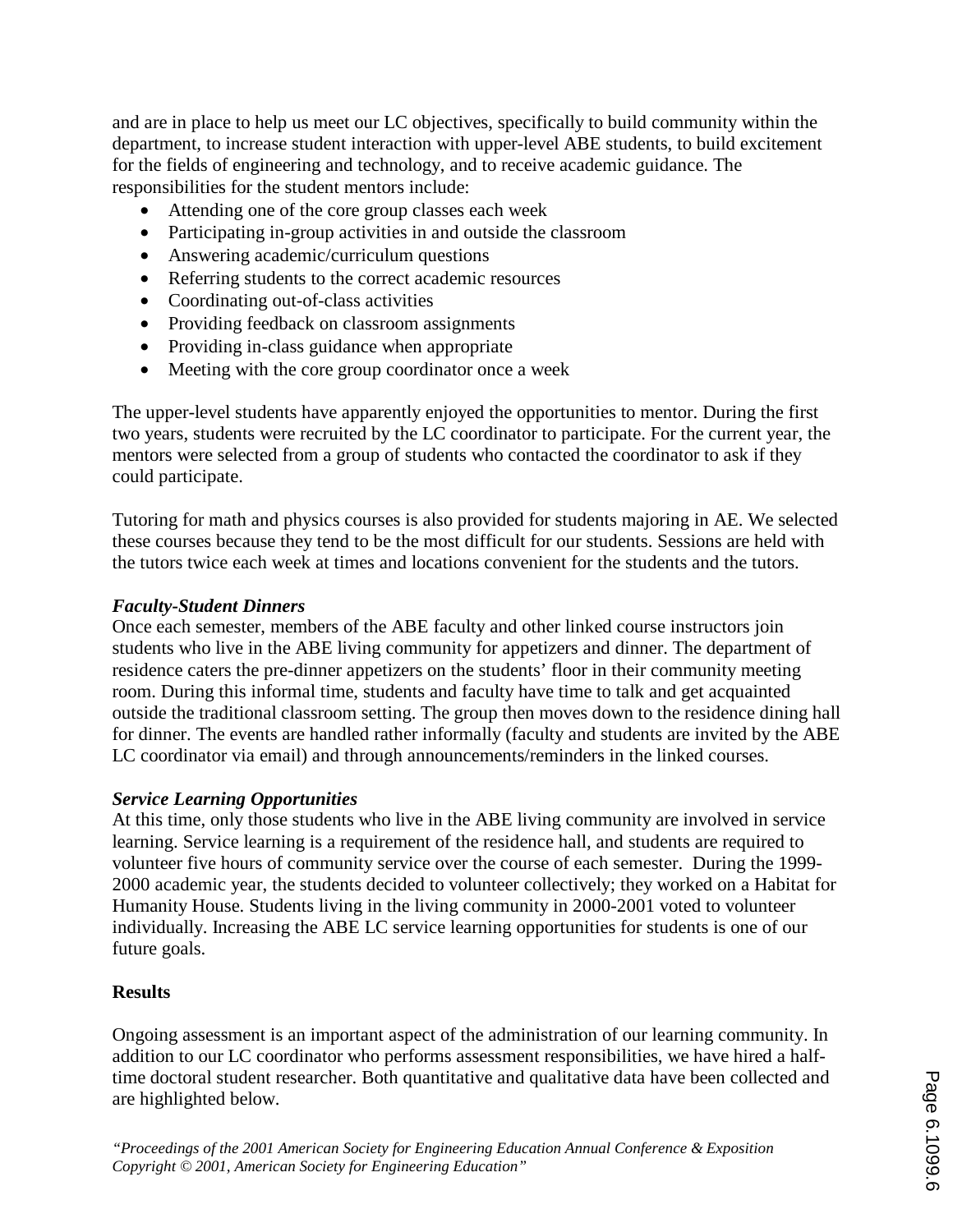## *1999-2000 Post-Survey*

A post-survey was conducted at the end of the 1999-2000 academic year to evaluate the LC students' perceptions and attitudes related to each of the specific ABE LC objectives. Forty AST and AE students completed the survey.

Figure 1 shows the average score from the responses received related to twelve different statements given to the students in the survey. A response of a three or higher means that the student agreed or strongly agreed with a statement. A score lower than a three is correlated with a student who disagreed or strongly disagreed with a statement. A score of a three or higher was desired to verify that an objective had been met successfully. For all twelve statements, an average score of a three or higher was received. The statements that dealt with faculty interaction and support (statements 3 and 11) received two of the highest average scores. Although the statement related to student involvement in a professional society or student organization (statement 9) received the lowest average score with a 3.11, it was still above the minimum score desired. The results from this survey help to confirm that the ABE LC is meeting our expectations by meeting each of last years' pre-defined specific program objectives.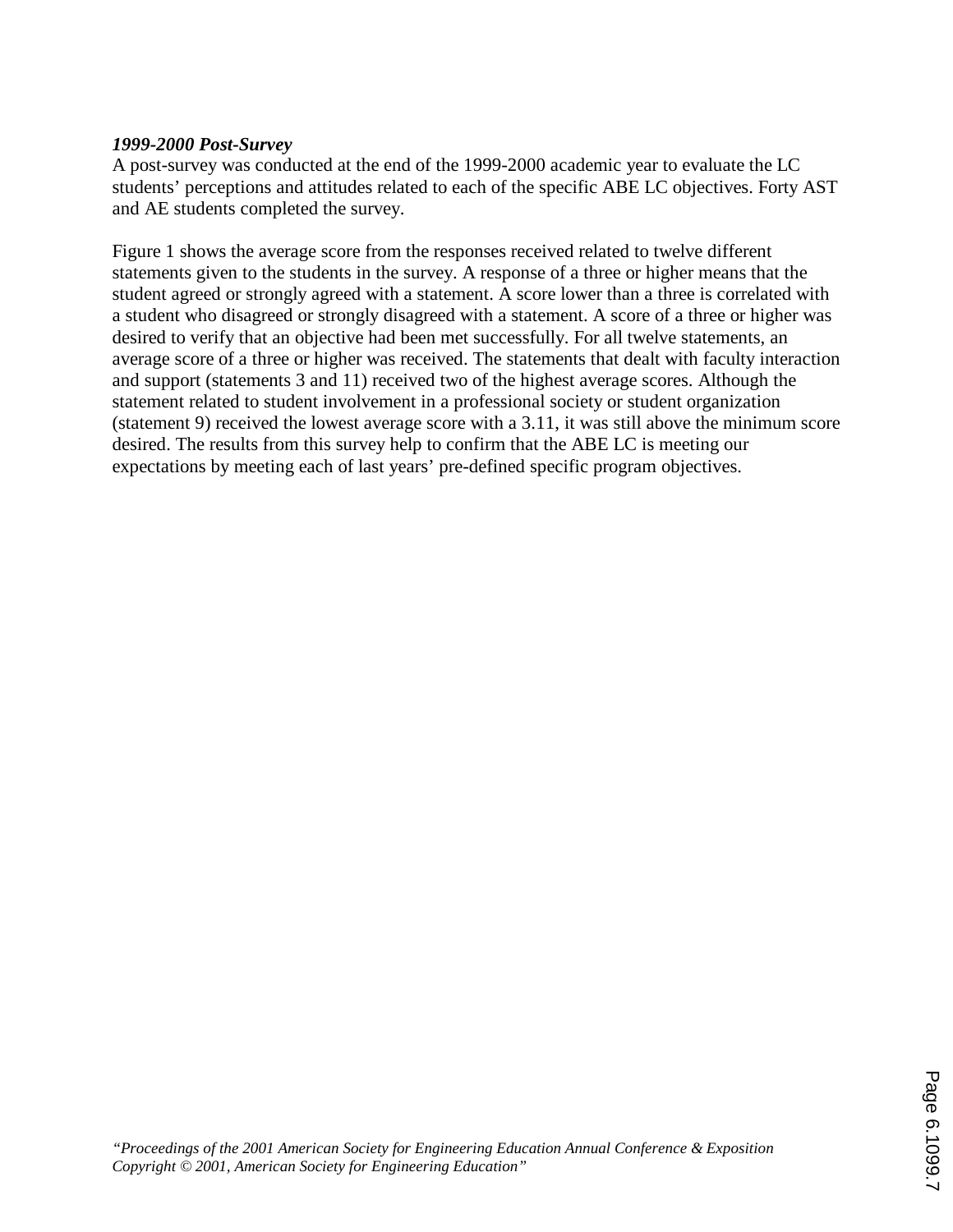

#### **Meeting General ABE LC Objectives**

**Figure 1.** Average responses ( $N=40$ ) to the following ABE learning community statements ( $1 =$ strongly disagree;  $2 =$  disagree;  $3 =$  agree;  $4 =$  strongly agree):

- 1. I am excited to be a part of the field of engineering and technology.
- 2. I have been involved with the ABE Department this year.
- 3. I have interacted with the ABE faculty this year.
- 4. I have interacted with upper-class ABE students this year.
- 5. I understand the differences between the options within the AE or AST curriculum.
- 6. I have developed or enhanced my team skills through collaborative assignments in my learning community classes.
- 7. I have been introduced to various problems (areas of interest) within the ag engineering and technology field.
- 8. I have experienced hands-on laboratories related to the AE or AST options.
- 9. I have become involved in a professional society or a student organization.
- 10. I have learned technical writing skills this year.
- 11. I have received support from the ABE faculty this year.
- 12. I have received guidance related to curriculum issues.

### *Student Experience Survey for AE Students*

A separate survey was given prior to and following the spring semester LC link for the AE students. The first part of the survey was designed to determine student attitudes related to their experience at the University, the help they had received at the college and the department levels, and their perceptions about whether or not they had chosen the correct major. The results of the AE students' perceptions are shown in Figure 2.

Students perceived that the help they were receiving from the College of Engineering (COE) was not as much as they had hoped, perhaps due to the perceived need for help from the college related to their problems with the calculus and/or physics courses. These courses tend to be two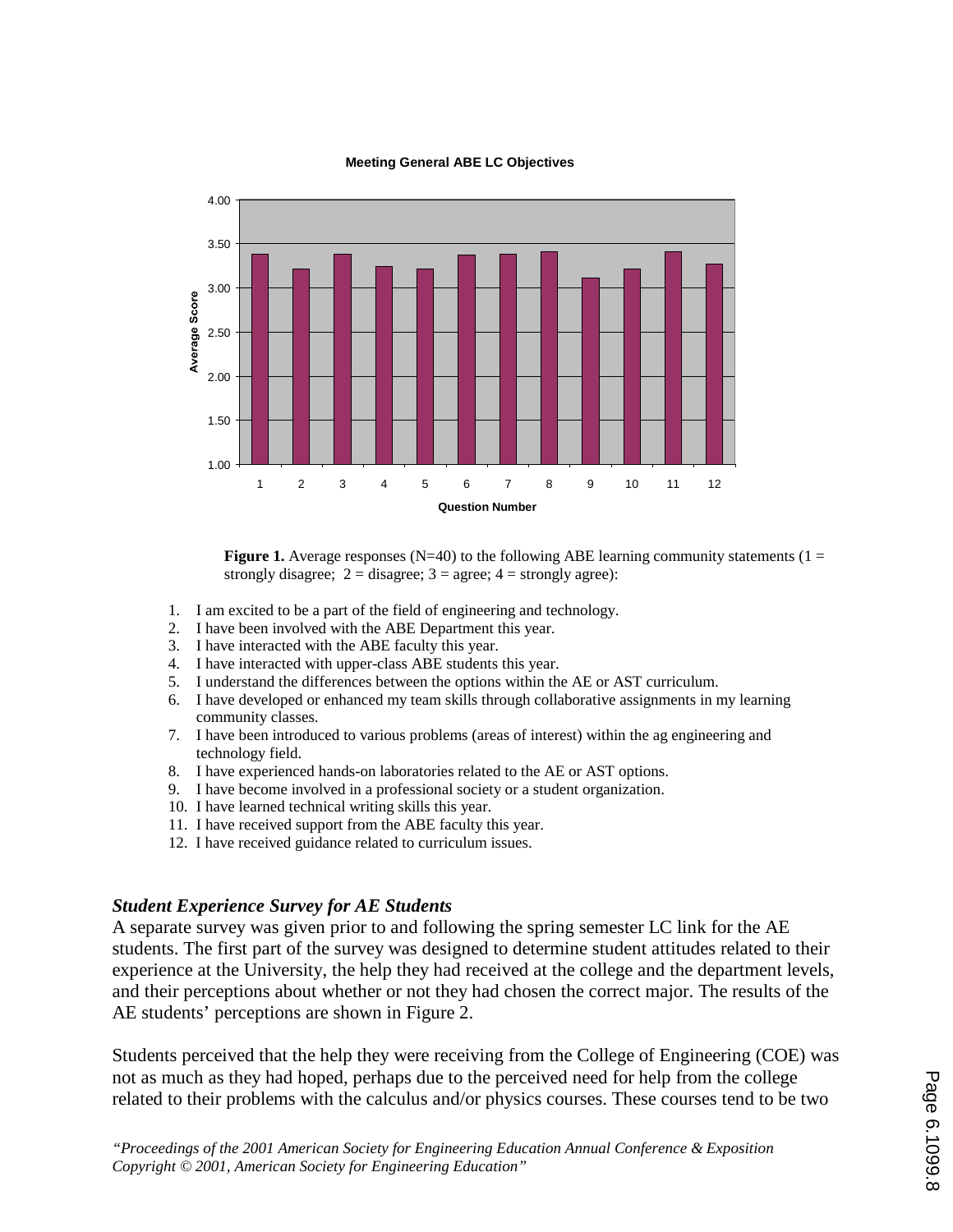of the most difficult courses for a majority of our first-year engineering students. As noted previously, the ABE department did provide tutoring for physics and calculus for those who needed it. Two upper-level students were hired for two 2-hour tutoring sessions a week related to these courses. The availability of these tutors may help explain why the students perceived the help they received from the ABE department as being better by the end of the semester.

Students also perceived their experience at ISU as getting better by the end of the semester. The most encouraging result was that of knowing if AE was the correct major for the students. This score also increased slightly by the end of the semester. This correlated highly with the 86.2 percent retention rate at the end of the 1999/2000 academic year for those who had started out in the AE major. This, compared to the 47.6 percent retention rate for the 1997/1998 academic year, helps to verify the success of the ABE LC initiative.



#### **AE Students Pre-and Post-Semester Survey**



The second part of the survey was designed to determine the level of familiarity with other AE students and AE faculty. Two questions were posed to the students: (1) About how many students in ABE do you know well enough to engage in a conversation? And (2) About how many faculty in ABE do you know well enough to engage in a conversation? The responses to these questions, as shown in Figures 3 and 4, may help to explain why the retention rate for the AE major has increased so significantly. One of our goals from our ABE LC objectives list was to increase the interaction of the first-year students with faculty.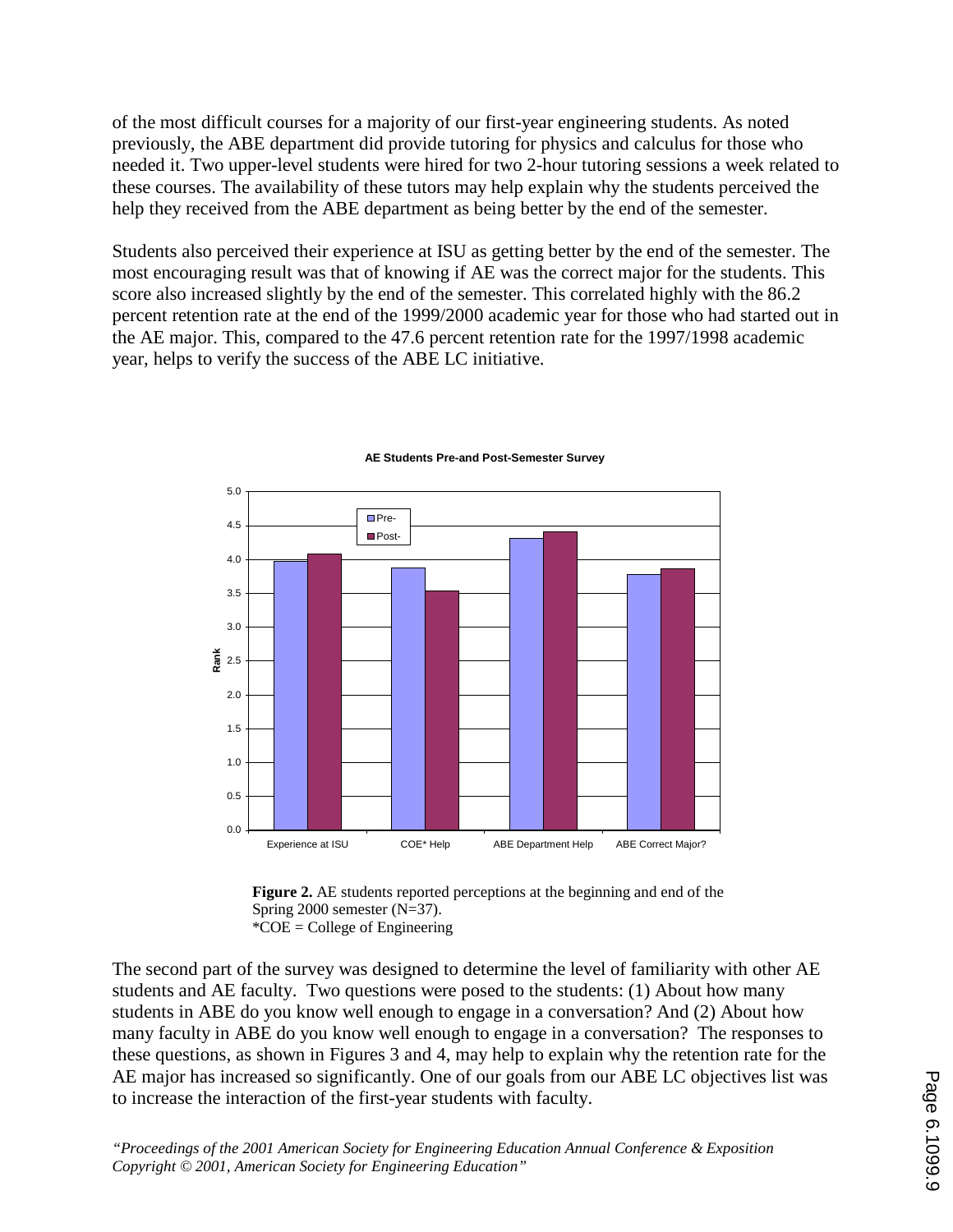Figure 3 shows on the average, the number of faculty within the department that the AE firstyear students knew well enough to engage in a conversation with at the beginning and end of the spring semester. At the beginning of the semester, slightly over 20 percent of the students claimed to know three faculty well enough to engage in a conversation. The rest of the students knew 2 or less faculty well enough. By the end of the spring semester, 68 percent of the AE students knew 3 or more faculty well enough to engage in a conversation. The students had formal opportunities to interact with the faculty in the linked AE 110 course (Experiencing AE), a hands-on laboratory course. In this course, students had an opportunity to meet with several faculty in a mentoring setting and in a lab setting. The faculty-student dinners also provided opportunities for interaction.



**Number of Faculty Students Know Well Enough to Engage in a Conversation** 

**Figure 3.** First-year students' familiarity with ABE faculty before and after the Spring 2000 semester (N=37).

Figure 4 shows the number of students at each class level that the first-year students knew well enough to engage in a conversation. By the end of the spring semester, 100 percent of the students knew at least one other first-year student well enough to engage in a conversation; 95 percent knew a sophomore well enough to engage in a conversation; 70 percent knew a junior well enough to engage in a conversation; and 70 percent knew a senior well enough to engage in a conversation. These results are dramatically different than at the beginning of the semester. Most of this change can most likely be attributed to the mentoring provided in AE 110 and Engr 160, and for those involved, the living community.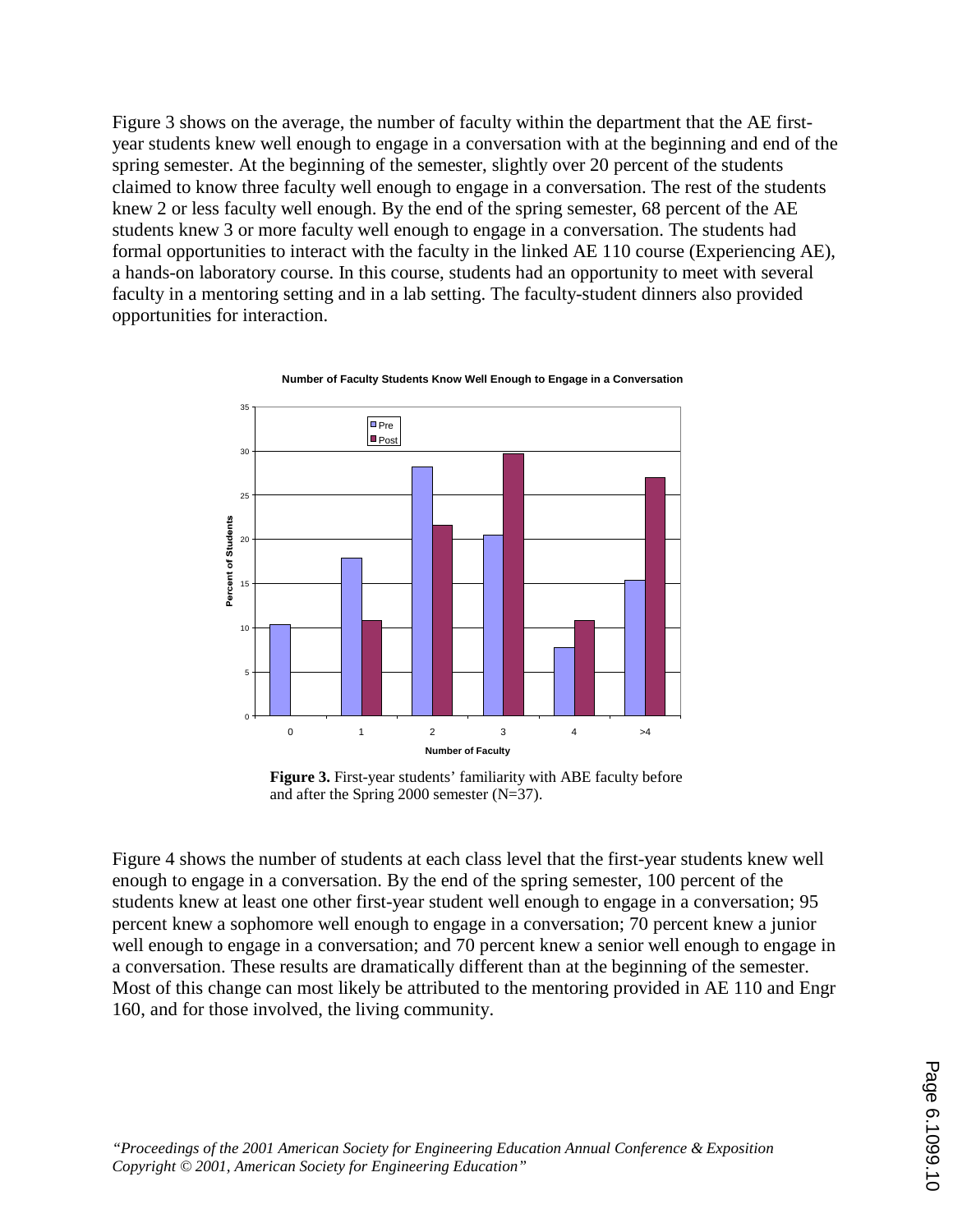

#### **Number of Students Known Well Enough to Engage in a Conversation**

**Figure 4.** First-year students' familiarity with AE students before and after the Spring 2000 semester *(N=37).*

# *Focus Group Results*

In an effort to enhance our understanding of the students' experiences with the learning community, we held student focus groups during the Fall 2000 semester. Nine first-year, firstsemester AE students volunteered to participate. All of these students were co-enrolled in Engineering 170, Engineering 101, and English 104. Three focus groups were held at regular intervals throughout the semester. Not surprisingly, many of the students' responses tended to correlate with the timing of the semester.

At the beginning of the semester, the students were pretty excited about their learning community experience as demonstrated by this remark:

*"It's kind of a good plan, the whole thing, the whole learning community is when we're all grouped up in classes together and we all kind of have the same, the same general ideas about what we want from school…what classes we want to take, what classes we are gonna take together, you know" ("Tony", September 27, 2000).*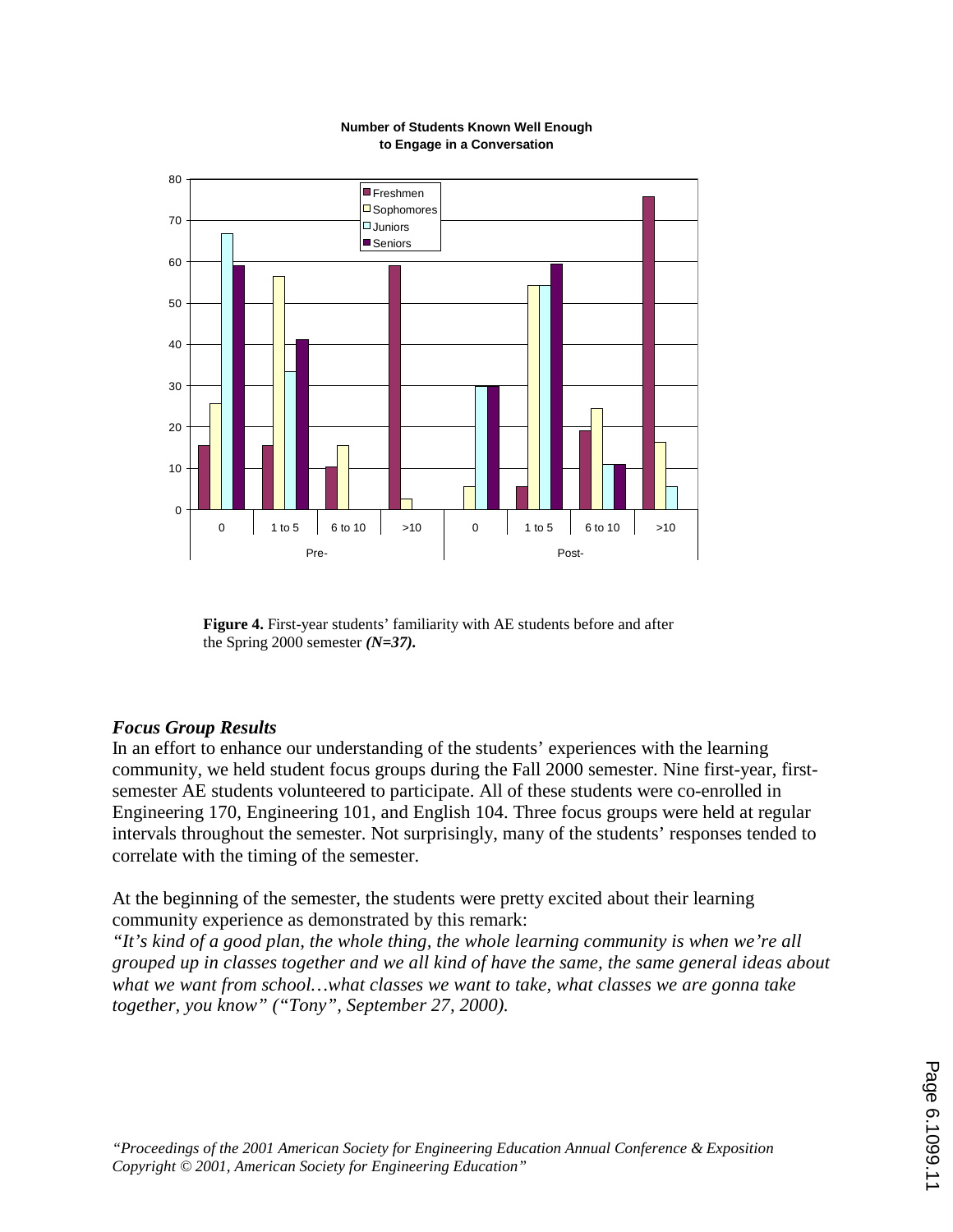Around mid-term, the following remark is representative of how overwhelmed many of the students were feeling:

*"I'm thinking for English 104 that she wants an ungodly amount of work that we're supposed to do…It's insane. It's 104; I don't think we should be working this hard" (Jay, October 25, 2000).* 

By the end of the semester, many of the students were able to see the benefit of having had to work so hard over the last few months:

*"I did not like that class…I'm just not an English person. Never have been. In high school, didn't like it. But when it comes to, we're writing a paper for engineering right now you know, and I think it's really benefited me, you know when it comes to writing that…I think it's really benefited me to have that class" (Kory, December 6, 2000).* 

*"Speaking of audience changes, I, if it wasn't for the English class I probably wouldn't have noticed this in the [Engineering 170] presentations, but when ["Jay"], when they were doing their presentation. First they started off with some audience. Did you notice that, too? And then he got off and he like addressed* us *like we were students. I was like, Uh, I don't think you're supposed to do that" (Bruce, December 6, 2000).* 

One focus group participant also offered the faculty a suggestion for making an improvement with the linked classes:

*"You just need to [get] a little bit better organized, so we're not doing the same project for each class at the same time. I mean, for a little while there…I was getting my two groups mixed up. It wasn't too bad, but if we could set them apart a little better, so we're not totally getting it all messed up or something" (Chad, December 6, 2000).* 

The other participants were quick to agree: having to do different collaborative projects in Engineering 170 and English 104 at the same time in the semester (each with different group members) was confusing.

# **Conclusion**

In conclusion, the overall objectives of the ABE LC were largely met by the end of the academic year:

- A living/learning community was established for entering first-year students within the AE and AST curricula
- The retention of the first-year students in the AE and AST programs increased dramatically when compared to the most recent academic year when no LC was available (47.6 percent to 86.2 percent)
- Recruitment of students into the ABE programs has not dramatically changed, especially for women and minorities, although those students we do recruit we are now retaining
- Collaborative, learning-based educational methodology was implemented in the learning community courses to enhance learning and team skills
- A successful writing link was created between the first-year composition courses and other technical courses in the AE and AST curriculum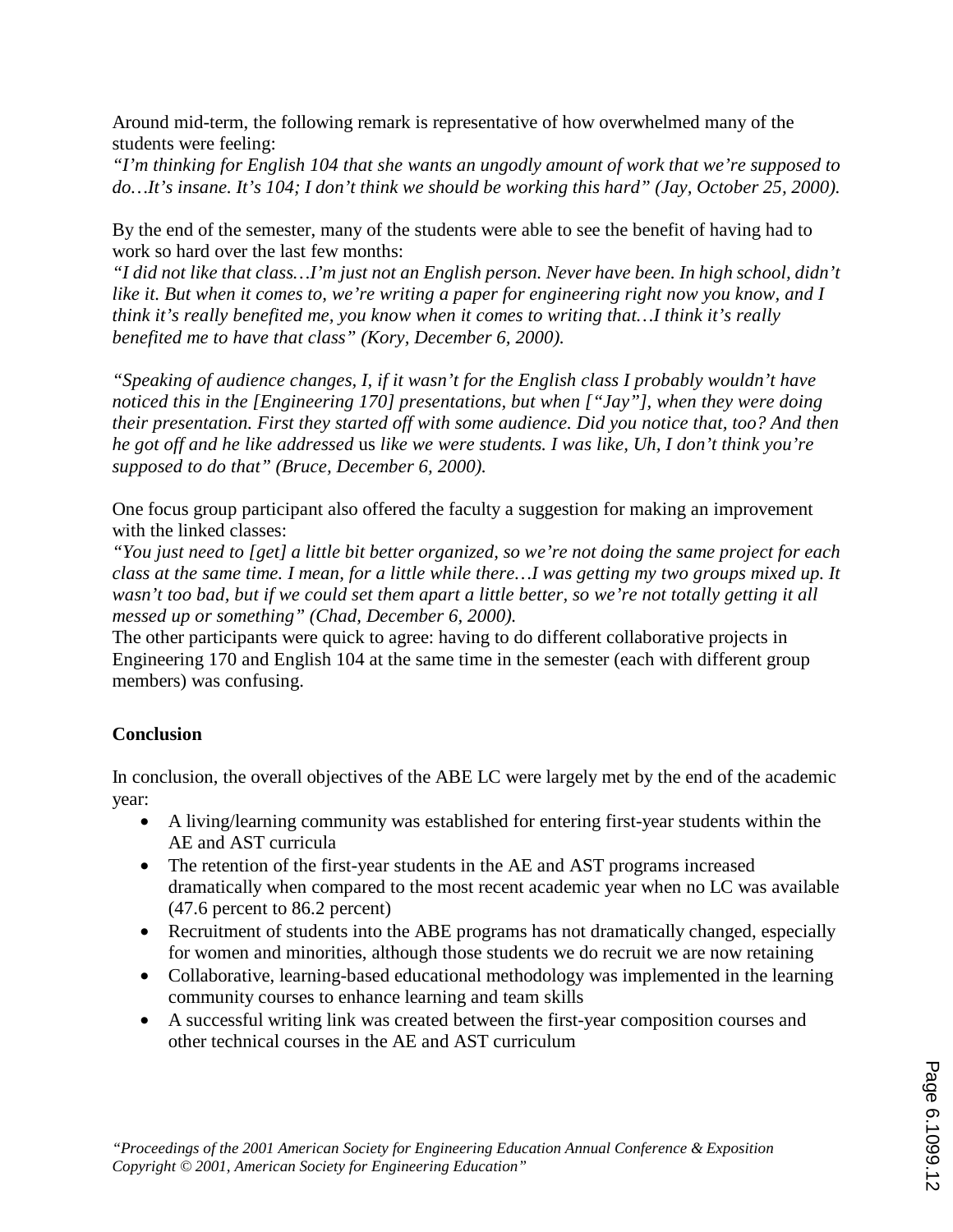Although we are extremely satisfied by the success of the ABE LC, we believe improvements can still be made. Our current to-do list includes the following items:

- 1. Increase faculty support of this program
- 2. Increase opportunities for LC collaboration with other ISU LCs to enhance students' experiences
- 3. Enhance collaboration and communication between the instructors teaching linked courses
- 4. Expand efforts to recruit underrepresented students
- 5. Develop web-based recruitment materials and improve information availability
- 6. Secure funding from other sources beyond the university funds currently available

### **Bibliography**

1. Lenning, O.T. & Ebbers, L.H. (1999). *The powerful potential of learning communities: Improving education for the future.* ASHE-ERIC Higher Education Report Volume 26, No. 6. Washington, D.C.: The George Washington University, Graduate School of Education and Human Development.

2. Huba, M. (2000). Focus on learning: A newsletter of the Office of the Vice Provost for Undergraduate Programs at Iowa State University, Vol. 1, No. 1.

3. The Boyer Commission on Educating Undergraduates in the Research University. (1998). *Reinventing undergraduate education: A blueprint for America's research universities.* Stony Brook, NY: State University of New York at Stony Brook for the Carnegie Foundation for the Advancement of Teaching.

- 4. U.S. Department of Labor, Bureau of Labor Statistics. http://www.bls.gov/blshome.htm, January 7, 2001.
- 5. Tinto, V., Goodsell-Love, A., and Russo, P. (1993). Building community. *Liberal Education, Fall,* p. 17-21.
- 6. Cross, K. P. (1998). Why learning communities? Why now? *About Campus, July/August,* p. 4-11.

### **PATRICIA C. HARMS**

Patty Harms is a doctoral candidate in rhetoric and professional communication at Iowa State University (ISU). She has been very involved in learning communities at ISU, and her dissertation explores the effects of "linked courses" on engineering students' developing written and visual literacy. Ms. Harms has taught first-year composition I and II for the ISU Agricultural and Biosystems Engineering Learning Community. She has also taught business communication and visual communication in business and technical writing. Ms. Harms' research interests include learning communities, writing across the curriculum, and assessment in higher education. She has a Bachelor of Science degree in nursing from the University of Pennsylvania and a Master of Arts degree in business and technical communication from ISU.

### **STEVEN K. MICKELSON**

Steven K. Mickelson is an Associate Professor of Agricultural and Biosystems Engineering (ABE) at Iowa State University. Dr. Mickelson is the teaching/advising coordinator for the ABE department. His teaching specialties include computer-aided graphics, engineering design, soil and water conservation engineering, and land surveying. His research areas include soil quality evaluation using x-ray tomography, evaluation of best management practices for reducing surface and groundwater contamination, and manure management evaluation for environmental protection of water resources. Dr. Mickelson has been very active in the American Society for Engineering Education for the past 16 years. He received his Agricultural Engineering Degrees from Iowa State University in 1982, 1984, and 1991.